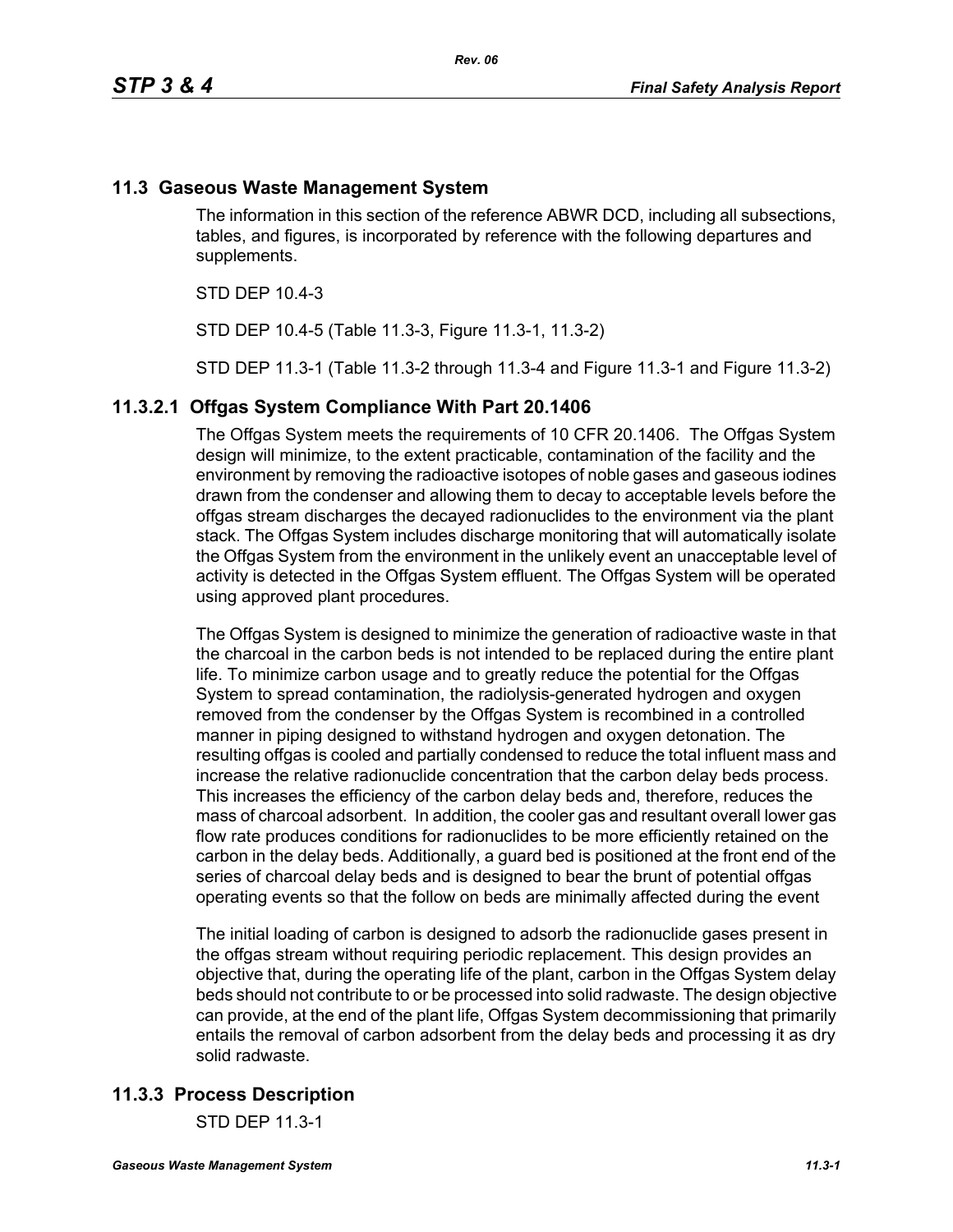## **11.3.3.1 Process Functions**

STD DEP 10.4-5

*Major process functions of the Offgas System include the following:*

- *(1) Dilution of air ejector offgas with steam to less than 4% hydrogen by volume*
- *(2) Recombination of radiolytic hydrogen and oxygen into water to reduce the gas volume to be treated and the explosion potential in downstream process components*
- *(3) Two-stage condensation of bulk water vapor first using condensate*Turbine Building Cooling Water (TCW) *and then chilled water as the coolant reducing the gaseous waste stream temperature to 18*10°*C or less*
- *(4) Dynamic adsorption of krypton and xenon isotopes on charcoal at about 38*25°*C*
- *(5) Filtration of offgas*
- *(6) Monitoring of offgas radioactivity levels and hydrogen gas concentration*
- *(7) Release of processed offgas to the atmosphere*
- *(8) Discharge of liquids to the main condenser and radwaste systems*

*Major process functions of the ventilation systems are described in Section 9.4.*

### **11.3.3.2 Process Equipment**

*Major process equipment of the Offgas System consists of the following:*

- *(1) Process piping starting from the final steam dilution jets (SJAE) of the main condenser evacuation system*Main Condenser Evacuation System (not a part of the Offgas System)
- *(2) Integral recombiners,*Recombiner trains which include *includinga Preheater section, a Recombiner section, and a Condenser section*per train
- *(3) Cooler-condensers*
- *(4) Activated charcoal adsorbers*
- *(5) High efficiency particulate air (HEPA) filter*
- *(6) Monitoring instrumentation*
- *(7) Process instrumentation and controls*
- *(8) Offgas Evacuation System*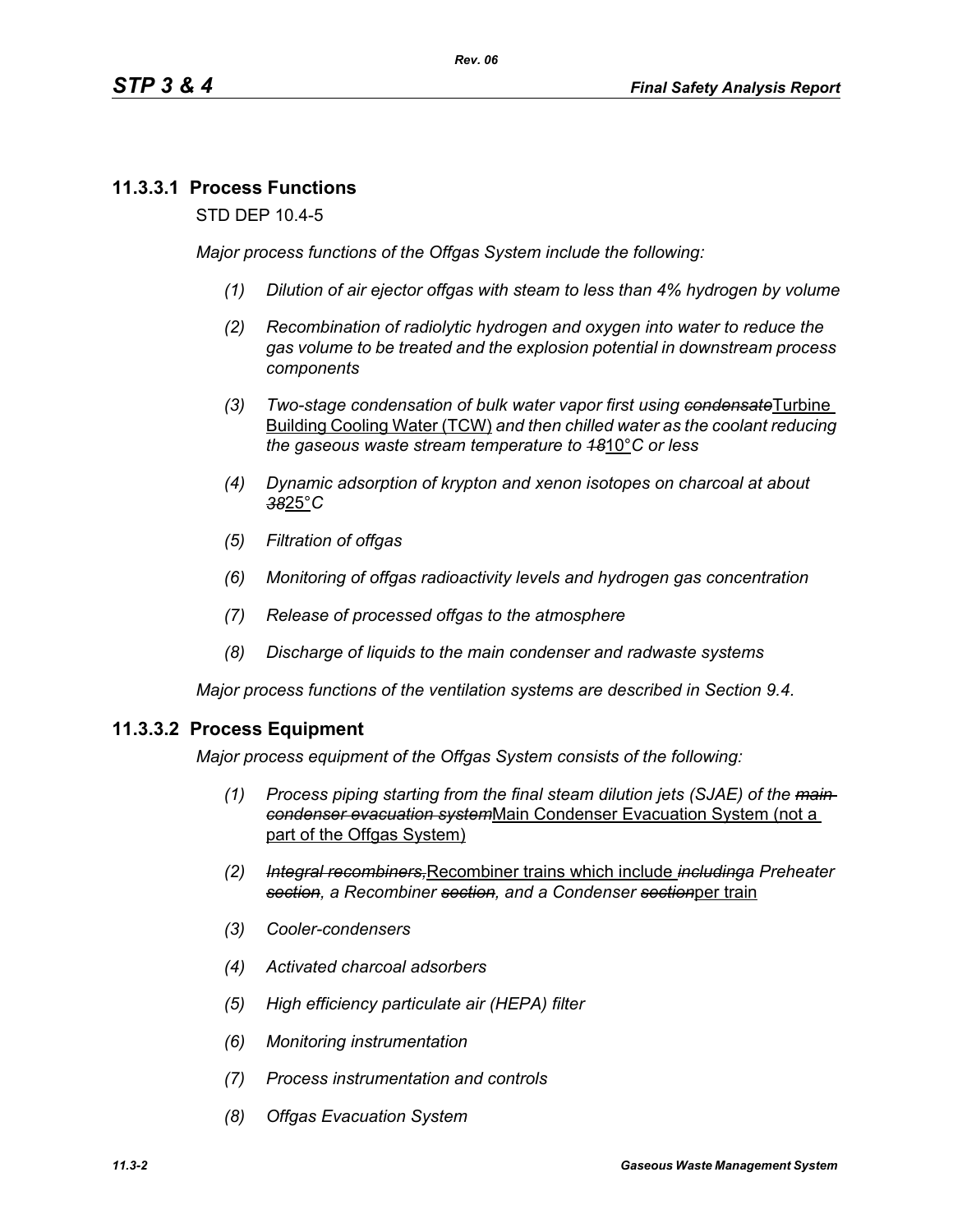*Major process equipment of the ventilation systems are described in Section 9.4.*

## **11.3.3.3 Process Facility**

STD DEP 10.4-5

STD DEP 11.3-1

*Reactor condensate*Turbine Building Cooling Water (TCW) *is used as the coolant for the offgas condensers. In this capacity:*

- *(1) The temperature of condensate*coolant *supplied to the offgas condenser should not exceed 56.6°C during periods of normal operation nor 43°C during periods of startup (main condenser evacuation) operation.*
- *(2) The pressure of condensate*coolant *supplied to the offgas condenser should not exceed the design pressure of the condenser.*
- *(3) Reactor condensate*TCW *isolation valves should be normally open to both recombiner condensers.*

#### *If any of these conditions cannot be met with reactor condensate, the coolant should be supplied by a closed cooling water system of reliability and quality equal to that of reactor condensate.*

*The gaseous waste stream is then cooled to 18*10 °*C or less in the cooler condenser. Chilled water (7 °C) is used from the HNCW System (Subsection 9.2.12). The cooler condenser is located immediately above the offgas condenser and is designed to remove any condensed moisture from the gaseous waste stream. The condensed moisture drains into the offgas condenser where it is sent to the main condenser.*

*The gaseous waste stream is heated to approximately 38*25 *°C by ambient heating in the charcoal vault.*

## **11.3.4.2 Process Design**

STD DEP 11.3-1

*Primary design requirements and the process data for startup and normal operating conditions are shown on the process flow diagram (PFD) (Figure 11.3-1) and the piping and instrument diagram (P&ID) (Figure 11.3-2). The Offgas System instrument setpoints are given in Table 11.3-4.*

*A flow meter is provided to measure the dilution steam flow to the last-stage air ejectors. If the dilution steam flow falls below a specified value, the process offgas line suction valve between the main condenser and SJAE closes automatically. The event*  is alarmed in the main control room. The valve will remain closed until proper steam *flow has been established. A high dilution steam flow above a specified value also*  alarms in the main control ream-room. This flow meter is shown on Figure 10.4.1.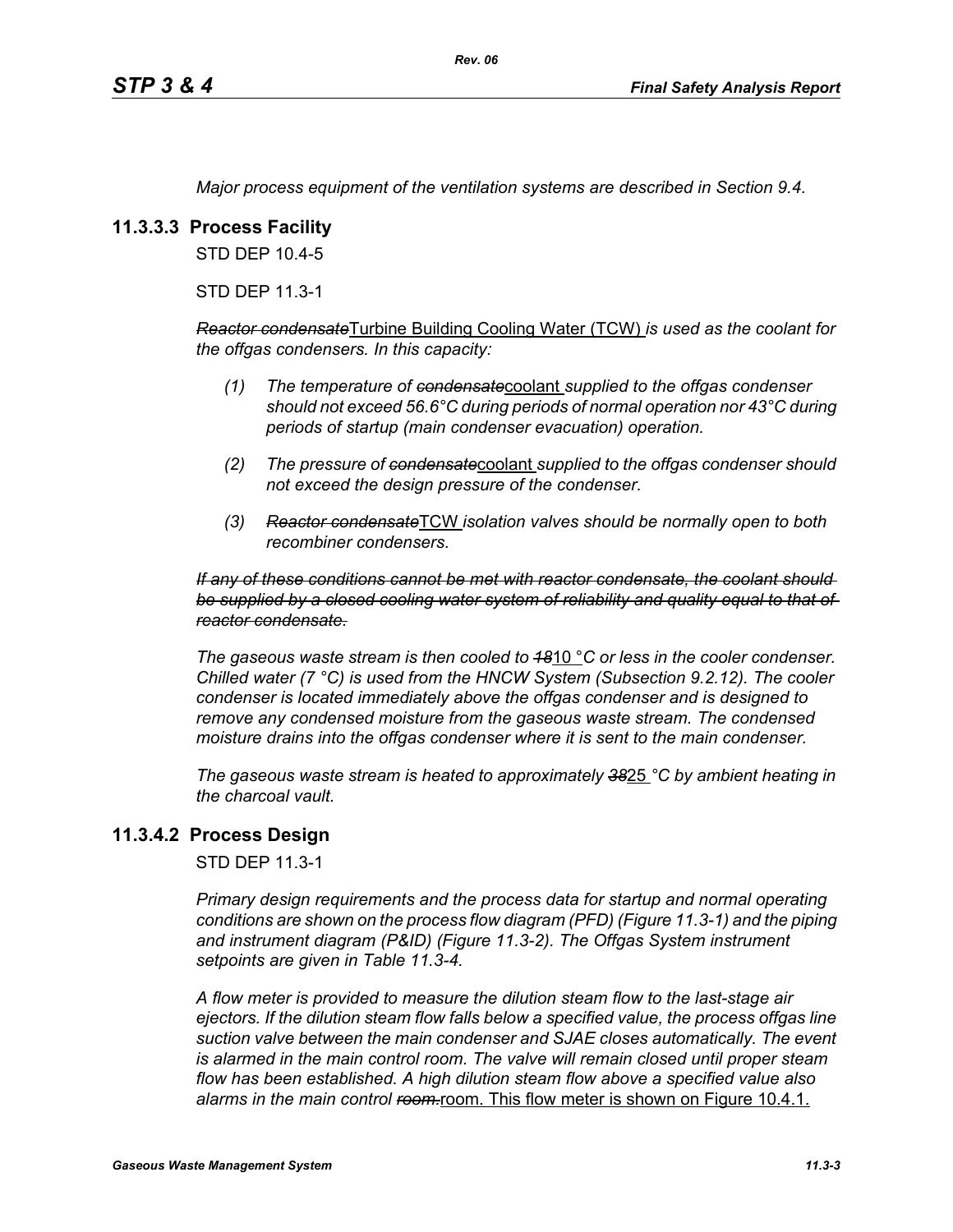*The SJAE provides superheated steam at the inlet to the preheaters. The driving steam (dilution steam) to the SJAEs is nuclear steam or steam of nuclear quality. Nuclear quality steam is defined as steam having impurities in concentrations not exceeding that of nuclear steam.*

*Recombiner preheaters*Preheaters *preheat gases to about 177*150 *°C for efficient catalytic recombiner operation and to ensure the absence of liquid water, which suppresses the activity of the recombiner catalyst. Maximum preheater temperature does not exceed 210*170*°C should gas flow be reduced or stopped. This is accomplished by using a maximum steam pressure of 1.72*0.96 *MPa, saturated. At startup, steam at this pressure is available before the process offgas is routed through the preheater to the recombiner catalyst. Electrical preheaters directly exposed to the offgas are not allowed. Each preheater connects to an independent final stage air ejector to permit separate steam heating of both recombiners during startup or drying one recombiner while the other is in operation. Preheater steam flow quantities are shown on the PFD. Preheater steam is nuclear steam*nuclear quality steam for *reliability. The preheater is sized to handle a dilution steam load of 115% of that shown on the PFD in addition to allowing for 5% plugged tubes.*

## **11.3.4.2.3 Condensing**

*The offgas condensers cool the recombiner effluent gas to a maximum temperature of 68 °C for normal operation and 57 °C for startup operation. The condenser includes baffles to reduce moisture entrainment in the offgas. The unit is sized to handle a dilution steam load of 115% of that shown on the PFD, in addition to allowing for 5% plugged tubes. The drain is capable of draining the entire process*collected *condensate, including the 15% excess plus 9 m 3 /h, from the unit at both startup and normal operating conditions, taking into account the possibility of condensate flashing in the return line to the main condenser. The drain also incorporates a flow element so that higher flows due to tube leakage can be easily identified. The drain is a passive loop seal with a block valve operable from the main control room.* 

*The gaseous waste stream is then cooled to 18*10 *°C or less in the cooler condenser. The cooler condenser is designed to remove any condensed moisture by draining it to the offgas condenser.*

## **11.3.4.2.4 Adsorption**

*The activated charcoal uses "arbitrary" adsorption coefficient Karb values for krypton and xenon at 25 °C of at least 60 and 1170 cm3 /g, respectively (cm3 defined at 0*25*°C, and1.0 atmosphere* and 0% humidity). *Separate Karb laboratory determinations of krypton and xenon are made for each manufacturer's lot unless the manufacturer can supply proof convincing to the purchaser that other lots of the same production run immediately adjacent to the lot rested*tested *are equivalent to the lot tested with respect to krypton and xenon adsorption. Other adsorption tests (e.g., dynamic coefficients) may be acceptable, provided their equivalence to Karb tests for this purpose can be demonstrated. Charcoal particle size is 8-16 mesh (USS) with less than 0.5% under 20 mesh. Moisture content is less than 2% by weight. Ignition temperature will be above*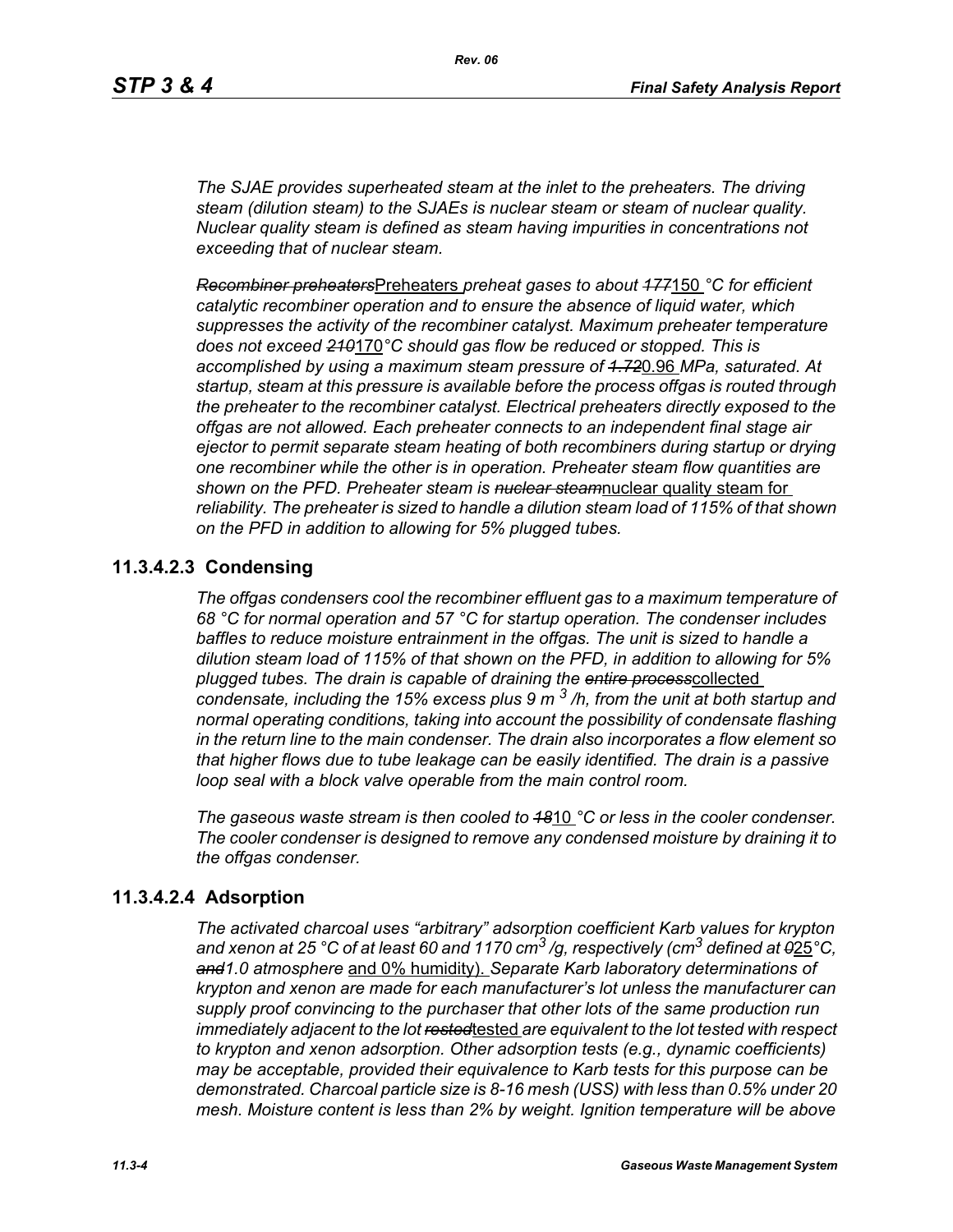*150 °C in air. Properties of activated charcoal used in the adsorber vessels are an optimization of the following:*

## **11.3.4.2.5 Filtration**

*The filter assembly contains a single high efficiency water-resistant filter element capable of removing at least 99.97% of 0.3 micrometer particles, as tested at the factory with mono-dispersed dioctylphthalate (DOP) smoke. The initial flow resistance of the filter does not exceed 2.54 cm water gauge (WG) at a water saturated air flow of 425*96.4 *m3 /h. An upstream demister pad is not required in the filter assembly. The filter is capable of operating under 100% relative humidity conditions.*

## **11.3.4.2.8 Charcoal Vault Temperature**

*The charcoal adsorber vault air conditioning system is controlled at any selected temperature within a range of 29*23 *°C to 41*31 *°C. The temperature of the vault is maintained as indicated in Subsection 11.3.4.3.13.*

STP DEP 10.4-3

## **11.3.4.2.9 Rangeability**

STP DEP 10.4-3

STP DEP 11.3-1

*In addition, the process can mechanically accommodate a startup high air flow as shown on the Process Data Sheet upon initiation of the steam jet air ejectors. This startup air flow results from evacuation of the turbine condensing equipment while the reactor is in the range of about 3 to 7% of rated power.*

*The process can accommodate reactor operation from 0 to 100% of full power (full power is defined as the Normal Operating Case shown on the PFD). In normal operation, radiolytic gas production varies linearly with thermal power. The process can accommodate an air flow at 10 to 425*96.4 *m3 /h for the full range of reactor power operation.*

## **11.3.4.3 Mechanical Design**

STD DEP 11.3-1

## **11.3.4.3.3 Equipment Room Ventilation Control**

*The equipment rooms are under positive ventilation control. Environmental conditions are maintained within the following ranges:*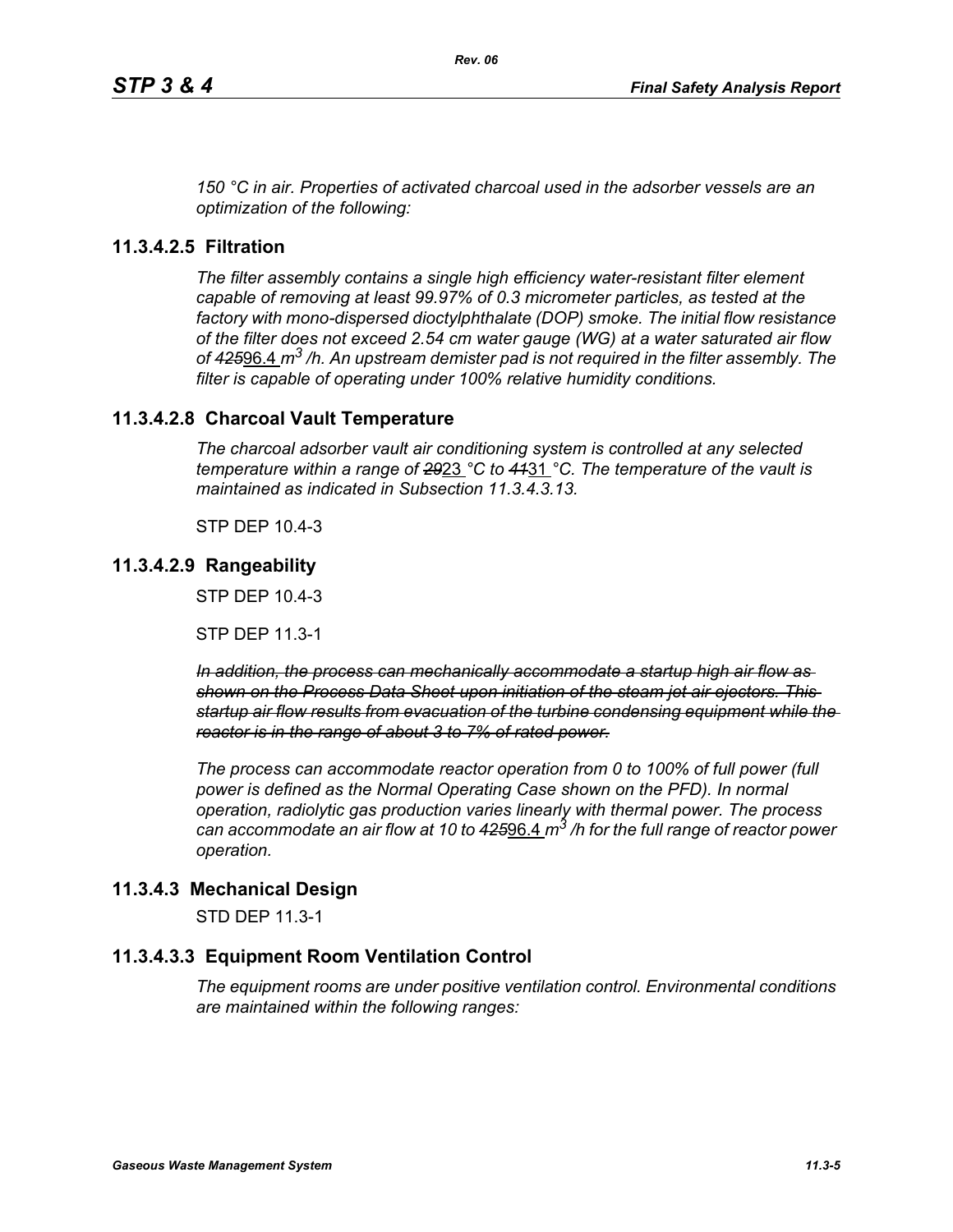| <b>Area</b>                                     | <b>Pressure (static</b><br>cm water gauge) | Temp $(^{\circ}C)$                     | <b>Relative</b><br>Humidity (%) | <b>Air Turnover Rate</b><br>(room air changes) |
|-------------------------------------------------|--------------------------------------------|----------------------------------------|---------------------------------|------------------------------------------------|
| Offgas Bldg. Area,<br>except Equipment<br>Cells | $0.0 \text{ to } -0.63$                    | 4.4 Min<br>21 normal<br>40 Max         | 20 Min<br>40 normal<br>90 Max   | 3/h                                            |
| Charcoal Vault                                  | $-0.63$ to $-1.26$                         | 4.423 Min<br>3525 normal<br>65.631 Max | 20 Min<br>40 normal<br>70 Max   | 3/h                                            |
| Other offgas<br><b>Equipment Cells</b>          | $-0.63$ to $-1.26$                         | 4.4 Min<br>21 normal<br>48.9 Max       | 20 Min<br>40 normal<br>90 Max   | 3/h                                            |

### **11.3.4.3.7 Valves**

*(2) A valve having a double stem seal and lantern ring type bonnet, with Grafoil or equivalent packing with the lantern ring leakoff connection pressurized with nitrogen or air form*from *an oil-free compressor to a pressure exceeding the normal system operating pressure. The pressurization line includes a flow indicating device mounted on the valve (such as a purge gas rotameter Schutte and Koerting Type 1875-V or equivalent) with a scale in the 0.5 to 1.0 cm3/s (at standard atmosphere) range, direct reading.*

## **11.3.4.3.11 Recombiners**

*The recombiners are mounted with the gas inlet at the bottom. The inlet piping for the* recombiner *has sufficient drains, traps and moisture separators to prevent liquid water from entering the recombiner vessel during startup. The recombiners are catalytic type with a nondusting catalyst supported on metallic screens or ribbons. The catalyst is replaceable without requiring replacement of the external pressure vessel.*

## **11.3.4.3.13 Charcoal Adsorber Vault**

*The temperature within the charcoal adsorber vault is maintained and controlled by appropriate connection(s) to the Turbine Building HVAC System. The flow rate and temperature of the air supplied to the vault has the capacity to cool the vault and equipment within from 66 °C to 27 °C in 48 hours. The decay heat is sufficiently small that, even in the no-flow condition, there is no significant loss of adsorbed noble gases due to temperature rise in the adsorbers. The HVAC design is capable of controlling the vault temperature within 3°C overthe range of 27 to 38* 23 to 31°C.

*The charcoal adsorber vault temperature is controlled in the range 27*23*°C to 38*31*°C. If it becomes necessary to heat a vessel or the vault to 66 °C to facilitate drying the charcoal, portable heaters can be used. A smoke detector is installed in the exhaust ventilation duct from the charcoal adsorber vault to detect and provide alarm to the operator, as a charcoal fire within the vessel(s) usually results in the burning of the exterior painted surface.*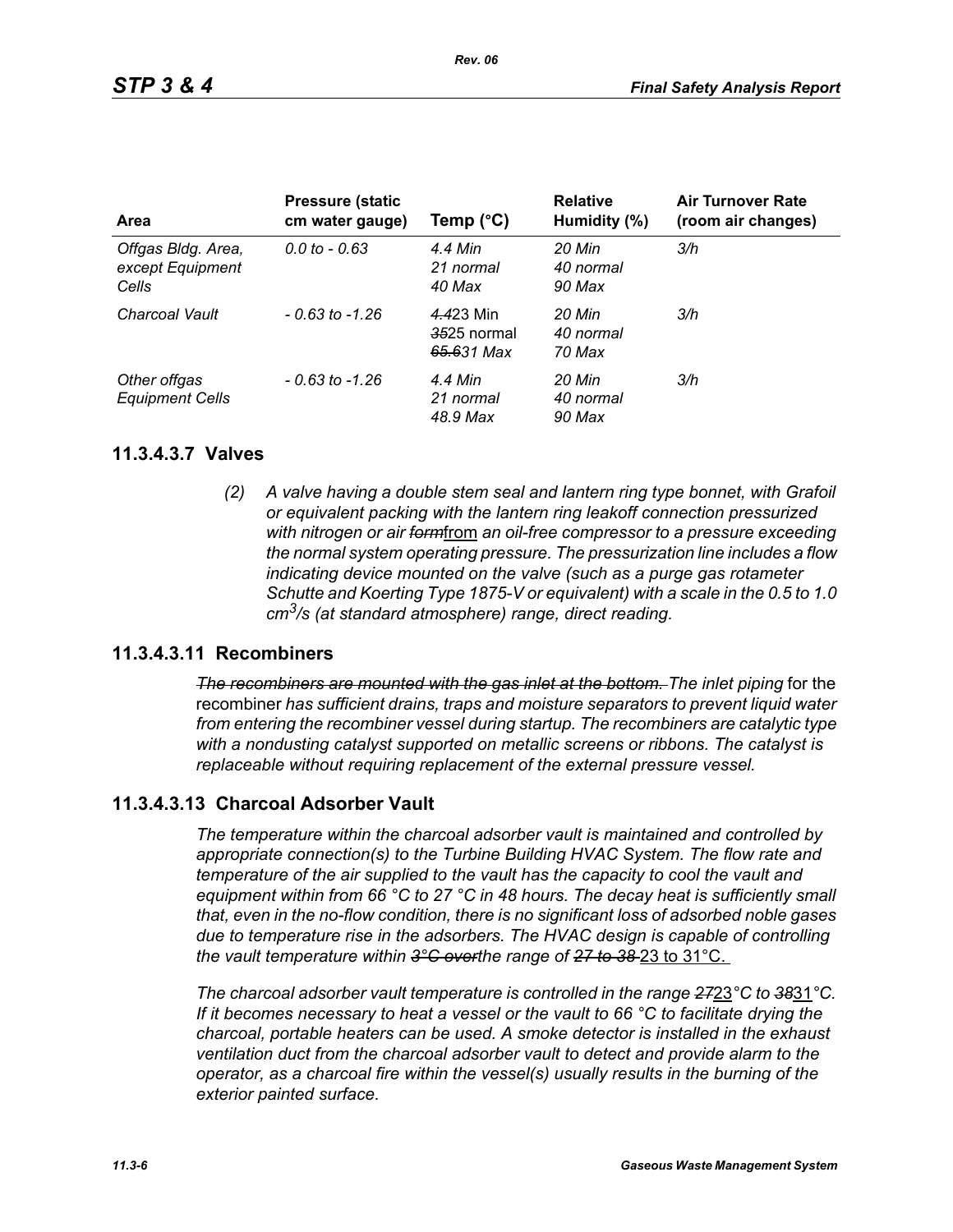## **11.3.5 Other Radioactive Gas Sources**

The following information supplements the existing information in this subsection of the reference ABWR DCD.

> The main condenser mechanical vacuum pumps which is are part of the main condenser evacuation system *is*are described in section 10.4.

## **11.3.11 COL License Information**

### **11.3.11.1 Compliance with Appendix I to 10 CFR50**

The following supplemental information is provided for COL License Information Item 11.2.

*Compliance with Appendix I to 10 CFR50 numerical guidelines for offsite radiation doses as a result of gaseous or airborne radioactive effluents during normal plant operations, including anticipated operational occurrences is provided in the cost benefit analysis performed in accordance with the NEI topical report for numerical design objectives for 10 CFR50 App I. In accordance with 10 CFR 50.71(e), the FSAR will updated with reference to NEI Topical Report when the information is available.*

*Compliance with numerical guidelines in Appendix I to 10 CFR 50 for offsite radiation doses as a result of gaseous effluents during normal plant operations, including anticipated operational occurrences, is provided in Subsection 12.2.2.2. To demonstrate compliance with Section II, paragraph D of Appendix I, a cost-benefit analysis was performed in accordance with the guidance of Regulatory Guide 1.110. The analysis postulated the addition of one augment of reasonably demonstrated technology to the Gaseous Waste Management System (GWMS). This augment was:*

*the addition of one 3-ton charcoal adsorber to the GWMS.*

*Regulatory Guide 1.110 cost data used to evaluate the augment to the GWMS are summarized in the Table 11.3-5.* 

*The total annual costs associated with implementing the augment to the GWMS and the corresponding benefit-cost ratio are determined using the methodology prescribed in Regulatory Guide 1.110, the cost data provided in Table 11.3-5, and the collective 50 mile total body dose (due to gaseous releases) that is presented in Table 5.4-9 of the STP 3 & 4 Environmental Report. The collective 50 mile total body dose is conservatively considered to be the total dose saved as a result of implementing this augment to the GWMS. The total annual costs of the augment to the GWMS and the associated benefit cost ratio are in Table 11.3-6. These results demonstrate that the total annual cost associated with the augment to the GWMS is substantially larger than the benefit derived from the augment. The cost-benefit numerical analysis, required by 10 CFR 50 Appendix I Section II Paragraph D, demonstrates that the addition of items to the GWMS of reasonably demonstrated technology will not provide a favorable cost benefit. Therefore, the STP 3 & 4 prescribed GWMS meets the numerical guides for dose design objectives.*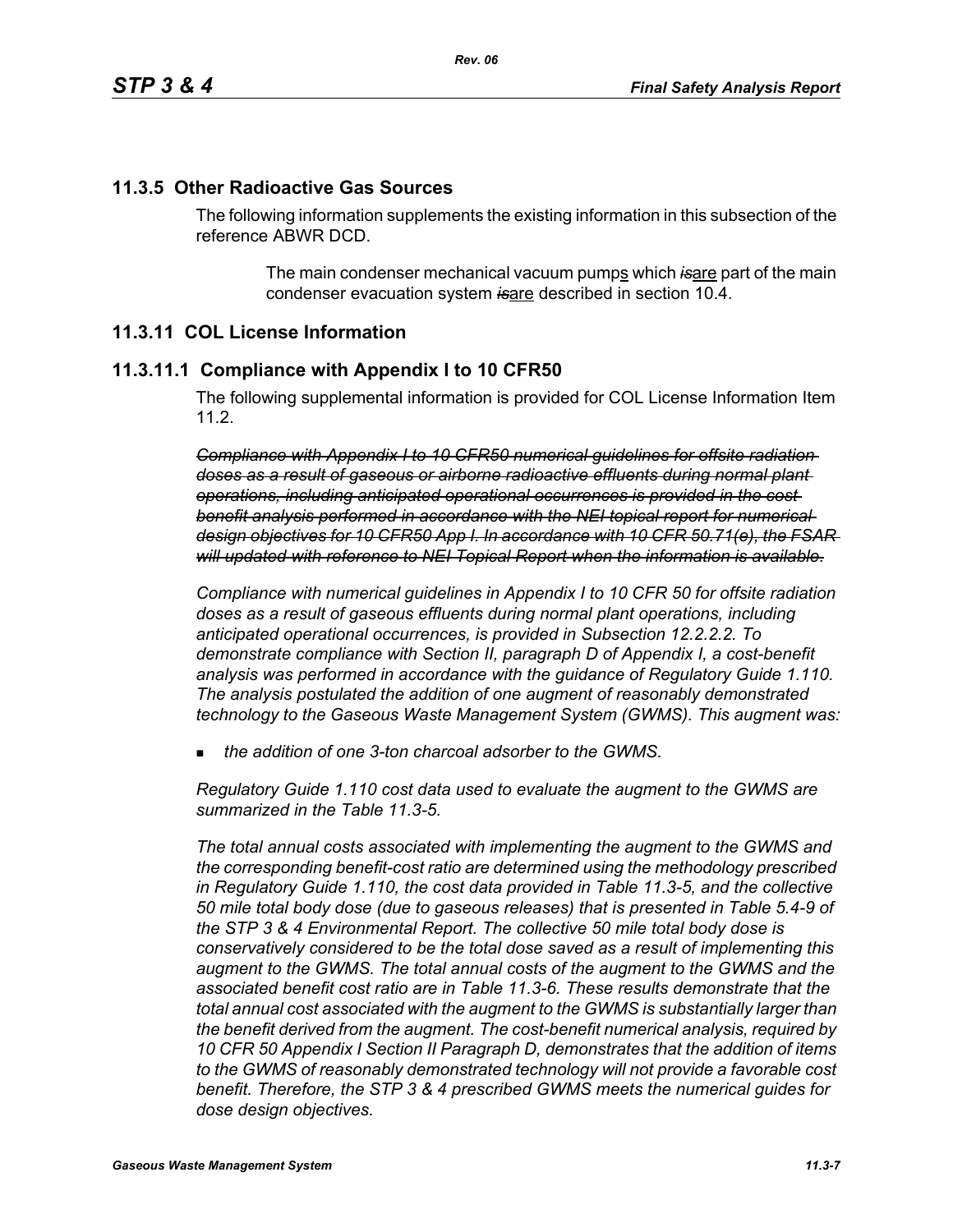# **Table 11.3-2 Offgas System Major Equipment Items**

| Recombiner (Item D005, 2 required, contains preheater, catalyst, and condenser sections) |
|------------------------------------------------------------------------------------------|
| <b>Garbon steel shell</b>                                                                |
| Shell length: approximately 70m                                                          |
| Shell OD: approximately 1.3m                                                             |
| Total unit height: approximately 2.95m                                                   |
| Design pressure: 2.41 MPa                                                                |
| Design temperature: 232 °C                                                               |
| <b>Code of construction: ASME Section VIII, Division 1</b>                               |
| <u>Preheater section</u>                                                                 |
| <b>Shell and tube heat exchanger</b>                                                     |
| Tubes: stainless steel, rolled into stainless steel tube sheet                           |
| Tube-side design pressure: 2.41 MPa                                                      |
| Design temperature: 232 °C                                                               |
| <b>Catalyst section</b>                                                                  |
| Catalyst support: stainless steel                                                        |
| Design temperature: 482 °C                                                               |
| Gatalyst: precious metal on ceramic or metal base                                        |
| Offgas condenser section                                                                 |
| Shell and tube heat exchanger                                                            |
| Tubes: stainless steel, rolled into stainless steel tube sheet                           |
|                                                                                          |
| Tube-side design pressure: 2.41 MPa                                                      |
| Design temperature: 482 °C                                                               |
| Gooler condenser (Item B010, 2 required)                                                 |
| Type: Shell and tube heat exchanger carbon steel vessel                                  |
| Shell length: 3.05m                                                                      |
| Shell-side design pressure: 2.41 MPa-                                                    |
| Shell-side design temperature: 0 to 121°C                                                |
| Tubes: stainless steel, welded into stainless tube sheet                                 |
| Tube-side design pressure: 0.69 MPa                                                      |
| Tube-side design temperature: 0 to 65.6 °C                                               |
| <b>Code of construction: TEMA Class C</b>                                                |
| Charcoal adsorbers (Items D012A and D012B-J)                                             |
| Carbon steel vessels filled with activated charcoal: 4500 kg D012A, 13,600 kg D012B-J    |
| Height: approximately 10.4m                                                              |
| Outside diameter: approximately 1.2m D012A, 2.1m D012B-J                                 |
| Design pressure: 2.41 MPa                                                                |
| Design temperature: 4.4 to 121°C                                                         |
| Code of construction: ASME Section VIII, Division 1                                      |
| Filter (Item D016, 1 required)                                                           |
| <b>Carbon steel vessel with removable HEPA filter</b>                                    |
| Height (includes legs): approximately 1.8m                                               |
| Outside diameter: approximately 0.61m                                                    |
| Flow: 425 m <sup>3</sup> /h at 2.54 cm H <sub>2</sub> O gauge                            |
| Design pressure: 2.41 MPa                                                                |
| Design temperature: 4.4 to 65.6°C                                                        |
| <b>Code of construction: ASME Section VIII, Division 1</b>                               |
|                                                                                          |
|                                                                                          |
|                                                                                          |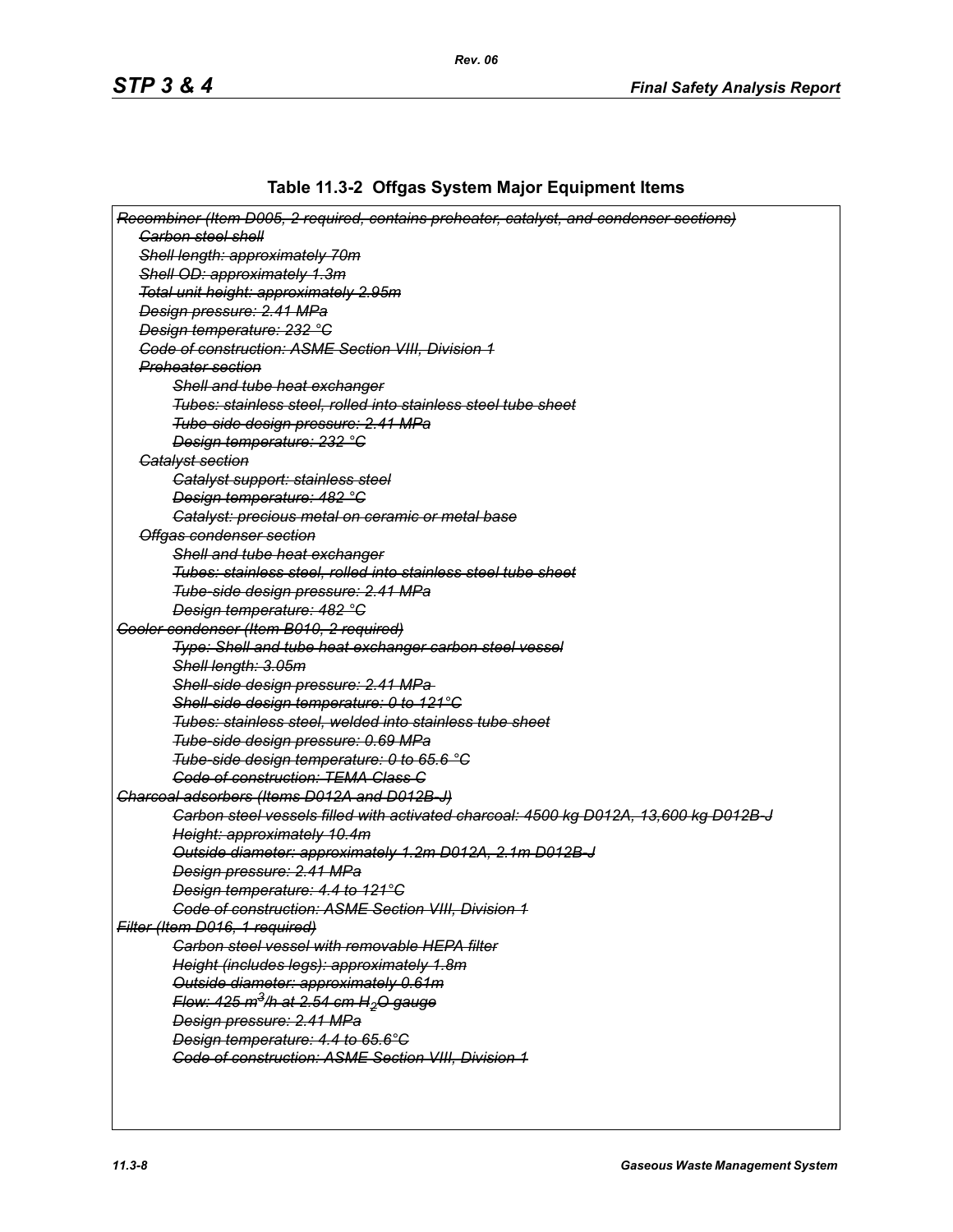# **Table 11.3-2 Offgas System Major Equipment Items (Continued)**

| Preheater                                                                                                        |
|------------------------------------------------------------------------------------------------------------------|
| Quantity: 2                                                                                                      |
| Type: shell and tube heat exchanger<br>Material: stainless steel vessel                                          |
| Shell length: approximately 4.5 m                                                                                |
| Shell OD: approximately 2.0m                                                                                     |
| Shell-side design pressure: 0.96 MPa                                                                             |
| Shell-side design temperature: 188 °C                                                                            |
| Tubes: stainless steel, expand and welded into stainless steel tube sheet                                        |
| Tube-side design pressure: 2.41 MPa                                                                              |
| Tube-side design temperature: 232 °C                                                                             |
| Code of construction: ASME B&PVC, Section VIII, and TEMA                                                         |
| Recombiner                                                                                                       |
| Quantity: 2                                                                                                      |
| Material: stainless steel vessels                                                                                |
| Catalyst support: Stainless steel                                                                                |
| Height (includes legs): approximately 4.0m                                                                       |
| Outside diameter: approximately 2.5m                                                                             |
| Design pressure: 2.41 MPa<br>Design temperature: 482 °C                                                          |
| Catalyst: precious metal on ceramic or metal base                                                                |
| Code of construction: ASME B&PVC, Section VIII                                                                   |
| Condenser                                                                                                        |
| Quantity: 2                                                                                                      |
| Type: shell and tube heat exchanger                                                                              |
| Material: stainless steel vessel                                                                                 |
| Shell length: approximately 5.5m                                                                                 |
| Shell OD: approximately 1.0m                                                                                     |
| Shell-side design pressure: 2.41 MPa                                                                             |
| Shell-side design temperature: 482 °C                                                                            |
| Tubes: stainless steel, expand and welded into stainless steel tube sheet<br>Tube-side design pressure: 1.37 MPa |
| Tube-side design temperature: 70 °C                                                                              |
| Code of construction: ASME B&PVC, Section VIII, and TEMA                                                         |
|                                                                                                                  |
| Cooler condenser<br>Quantity: 2                                                                                  |
| Type: shell and tube heat exchanger                                                                              |
| Material: stainless steel vessel                                                                                 |
| Shell length: approximately 4.0m                                                                                 |
| Shell-side design pressure: 2.41 MPa                                                                             |
| Shell-side design temperature: 66 °C                                                                             |
| Tubes: stainless steel, expand and welded into stainless tube sheet                                              |
| Tube-side design pressure: 1.37 MPa                                                                              |
| Tube-side design temperature: 70 °C<br>Code of construction: TEMA Class C                                        |
|                                                                                                                  |
|                                                                                                                  |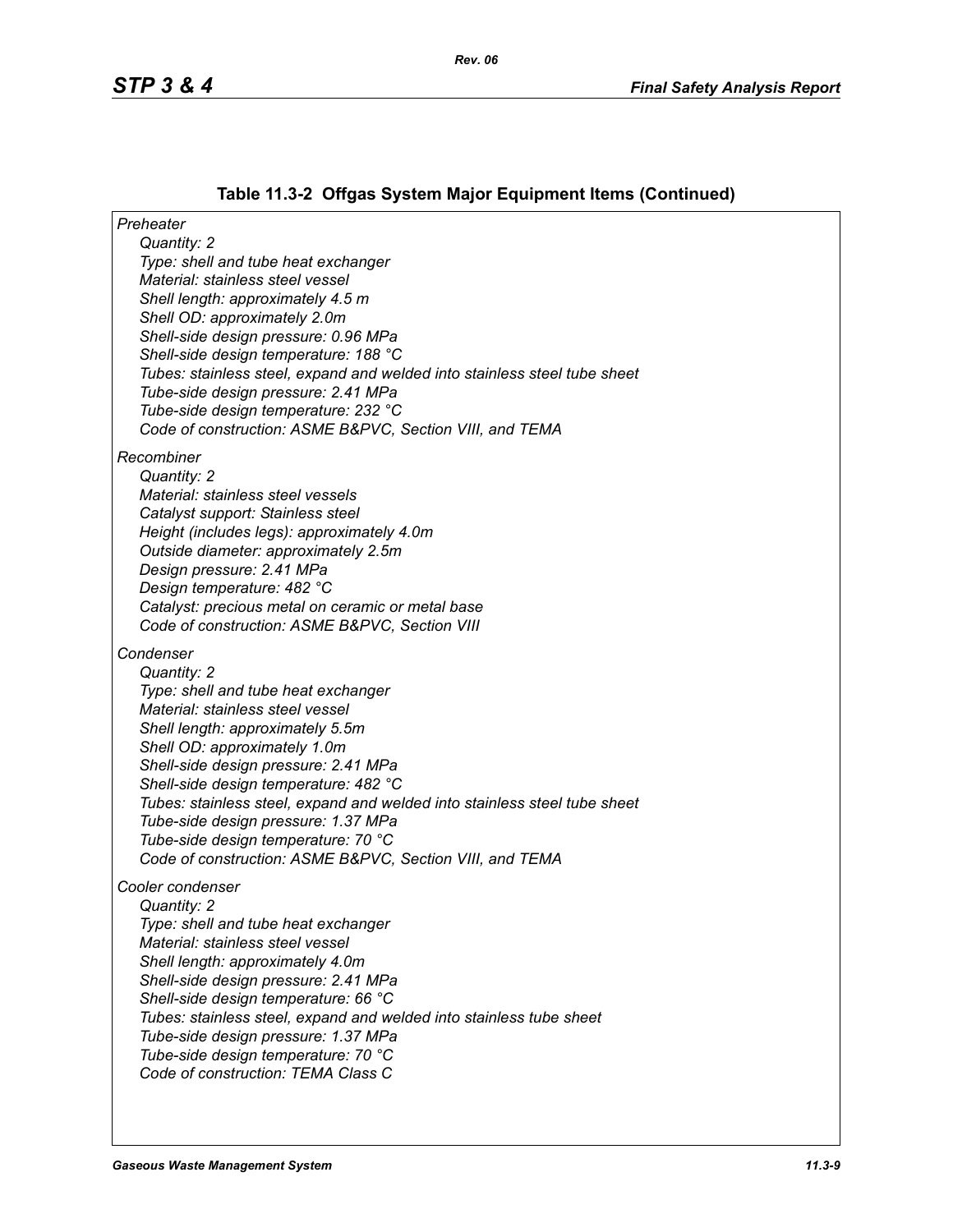### **Table 11.3-2 Offgas System Major Equipment Items (Continued)**

*Charcoal adsorbers Quantity: One Guard Bed, four Charcoal adsorber Material: low carbon steel vessels filled with activated charcoal, one Guard bed of 4,721kg, four Charcoal adsorber of 27,200 kg Height: Guard bed approximately 5.0 m, Charcoal adsorber approximately 15.0 m Outside diameter: Guard bed approximately 2.2 m, Charcoal adsorber approximately 2.5 m Design pressure: 2.41 MPa Design temperature: 121°C Code of construction: ASME Section VIII, Division 1 Filter Quantity: 1 Material: low carbon steel vessel with removable HEPA filter Height (includes legs): approximately 1.5m Outside diameter: approximately 1.0m Flow: 96.4Nm3/h at 250Pa Design pressure: 2.41 MPa Design temperature: 66 °C Code of construction: ASME Section VIII, Division 1 Vacuum pump Quantity: 2 Type: Rotary type Material: Stainless steal casing Height: approximately 1.0 m Width: approximately 1.0m Length: approximately 2.0m Flow: 200 Nm3/h Code of construction: API-610, API-674, API-675, ASME Section VIII, Division 1, or Division 2 Auxiliary: Recirculation water tank, Recirculation water pump (two units), Recirculation water cooler.*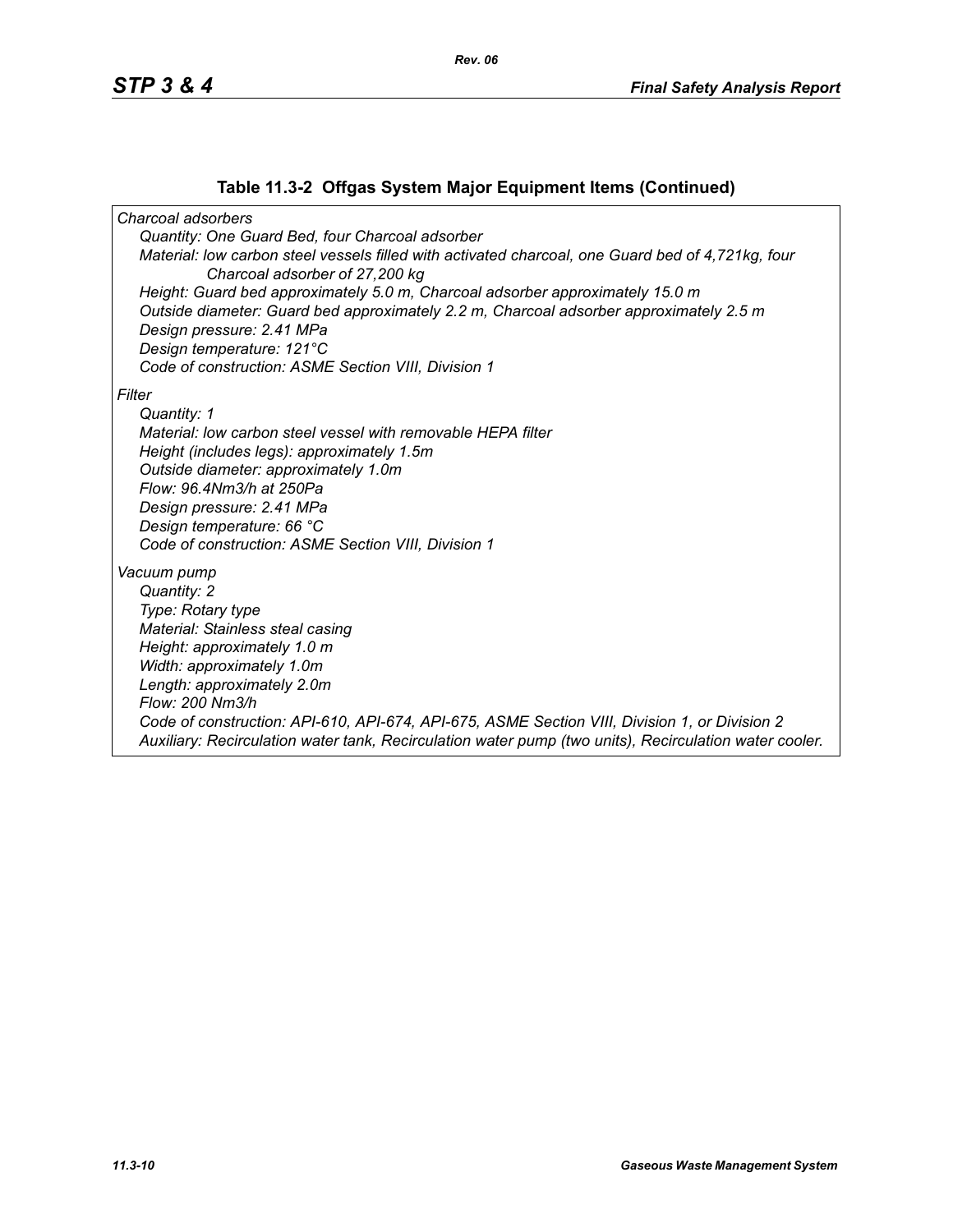| <b>Equipment Item</b>                                | <b>Malfunction</b>                | <b>Consequences</b>                                                                                                                                                                                                                                                                               | <b>Design Precautions</b>                                                                         |
|------------------------------------------------------|-----------------------------------|---------------------------------------------------------------------------------------------------------------------------------------------------------------------------------------------------------------------------------------------------------------------------------------------------|---------------------------------------------------------------------------------------------------|
| PreheaterRecombiner<br>preheater                     | Steam leak                        | Would further dilute<br>offgas. Steam<br>consumption would<br>increase.                                                                                                                                                                                                                           | Spare recombiner.                                                                                 |
|                                                      | Low-pressure steam<br>supply      | Recombiner<br>performance would fall<br>off at low-power level,<br>and hydrogen content of<br>recombiner gas<br>discharge would<br>increase eventually to a<br>combustible mixture.                                                                                                               | Low-temperature alarms<br>on preheater exit<br>(catalyst inlet).<br>Downstream $H_2$<br>analyzer. |
| Recombiner catalyst                                  | Catalyst gradually<br>deactivates | Temperature profile<br>changes through<br>catalyst. Eventually,<br>excess $H_2$ would be<br>detected by $H_2$ analyzer<br>or by gas flow meter.<br>Eventually, the gas could<br>become combustible.                                                                                               | Temperature probes in<br>catalyst bed and $H_2$<br>analyzer provided. Spare<br>recombiner.        |
| Condenser Recombiner Cooling water leak<br>condenser |                                   | The coolant<br>(TCWreactor-<br>condensate) would leak<br>to the process gas (shell)<br>side. This would be<br>detected if drain well<br>liquid level increases.<br>Moderate leakage would<br>be of no concern from a<br>process standpoint. (The<br>process condensate<br>drains to the hotwell.) | Drain well high level<br>alarm. Redundant<br>recombiner.                                          |

# **Table 11.3-3 Equipment Malfunction Analysis**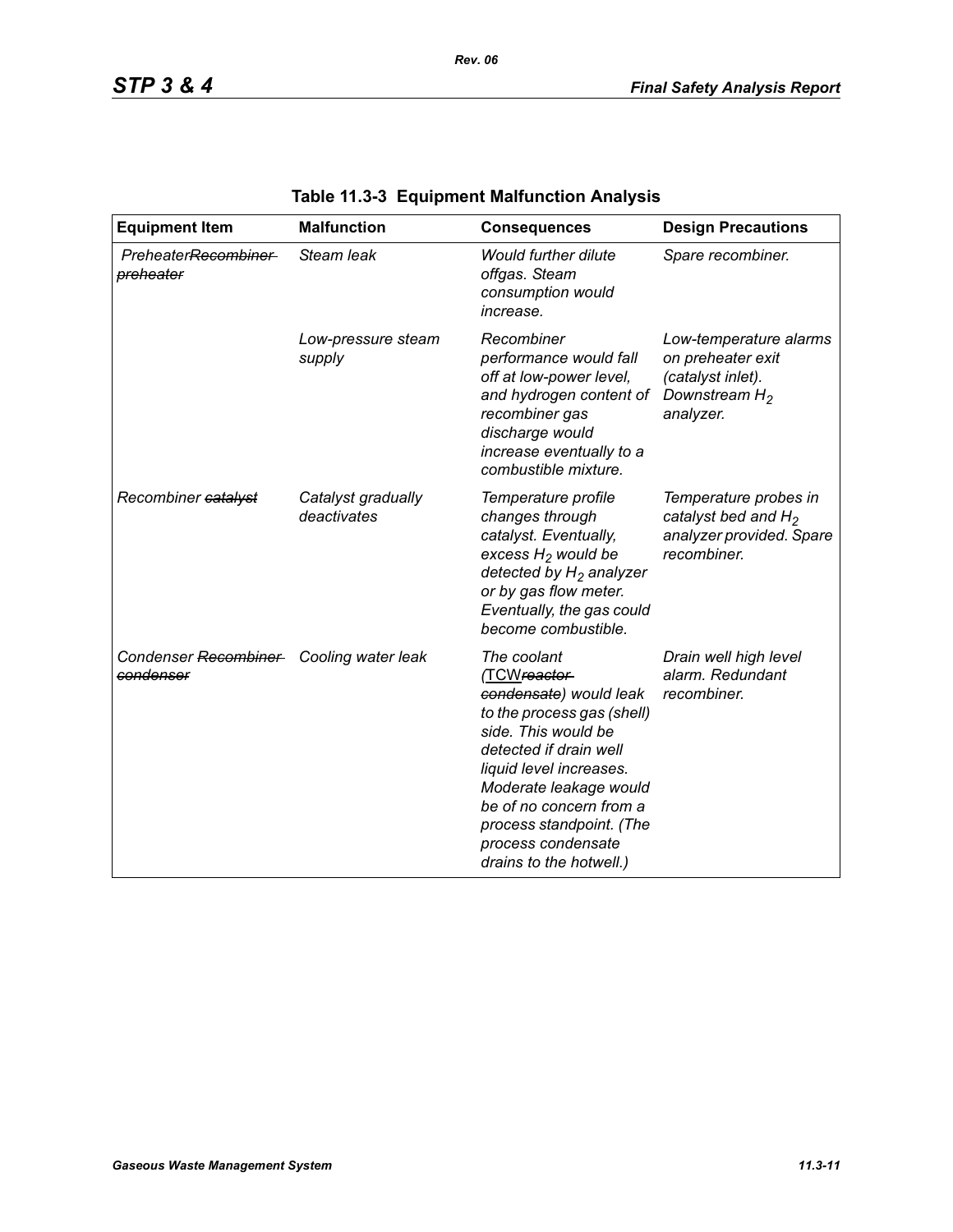| Item         | <b>Function</b>                      | <b>MPL</b>                   | <b>Normal Range</b>            | Operational<br>Limits         | <b>Sensor Type</b><br>(Qualifications)                           | <b>Scale Range</b><br>(Tolerance)                             | Setpoint/ Alarm                 |
|--------------|--------------------------------------|------------------------------|--------------------------------|-------------------------------|------------------------------------------------------------------|---------------------------------------------------------------|---------------------------------|
| $\mathbf{1}$ | Steam Flow to Final<br>SJAE (*)      | N39-FE005                    | 100-105%                       | 75-115%                       | Superheated Steam<br>$(10 - 254 °C)$<br>$(0 - 4.12 \text{ MPa})$ | $0 - 120%$<br>$(\pm 125$ kg/h)                                | L 75% Trip<br>AH 110%<br>AL 95% |
|              | Not Used                             |                              |                                |                               |                                                                  |                                                               |                                 |
|              | Preheater Inlet<br>Pressure          | PT001                        | $-2.0$ kPa                     | N/A                           | Offgas and Steam<br>$(10-315 °C)$<br>$(-0.1 - 7.24 \text{ MPa})$ | $-100 - 400$ kPa<br>$(\pm 4$ kPa)                             | AH 295 kPa                      |
|              | Air Bleed Pressure                   | PI101                        | $0.69 - 0.87$ MPa              | N/A                           | Air ( $10 - 65$ °C)<br>$(0 - 1 MPa)$                             | $0 - 1$ MPa<br>$(*0.005 MPa)$                                 | N/A                             |
|              | Air Bleed Flow -<br>Total (**)       | F1102                        | $1.7 - 48.2$ m <sup>3/</sup> h | $1.7 - 105$ m <sup>3</sup> /h | Air ( $10 - 65$ °C)<br>$(0 - 1 MPa)$                             | $0 - 100$ m <sup>3</sup> /h<br>$(\pm 5 \text{ m}^3/\text{h})$ | N/A                             |
|              | Air Bleed Flow -<br>Normal (**)      | F1104                        | $1.7 - 2.4$ m <sup>3</sup> /h  | 1.7 $m^3/h$                   | Air<br>$(10 - 65 °C)$<br>$(0 - 1 m^3/h)$                         | $0 - 3.7$ m <sup>3</sup> /h<br>$(\pm 0.17 \text{ m}^3/h)$     | N/A                             |
|              | Recombiner Inlet<br>Temp.            | <b>TE004</b>                 | 150 °C                         | $105 - 399 °C$                | Offgas and Steam<br>$(10 - 482 °C)$<br>$(-0.1 - 2.41 MPa)$       | $0 - 400$ °C ( $\pm 5$ °C)                                    | AL 140 °C                       |
|              | Not Used                             |                              |                                |                               |                                                                  |                                                               |                                 |
|              | Temperature Profile<br>of Recombiner | <b>TE006</b><br><b>TE007</b> | $150 - 443 °C$                 | 121 - 482 °C (***)            | Offgas and Steam<br>$(10 - 550 °C)$<br>(-0.1 to 2.41 MPa)        | $0 - 550$ °C<br>$(\pm 7.5^{\circ}C)$                          | AH 443 °C<br>AL 140 °C          |
| 10           | Not Used                             |                              |                                |                               |                                                                  |                                                               |                                 |
| 11           | Offgas Cond. Water<br>Level          | LT009                        | $< 150$ mm                     | $< 260$ mm                    | Water<br>$(10 - 100 °C)$<br>$(-0.1 - 7.24 \text{ MPa})$          | $0 - 550$ mm<br>$(\pm 5.5$ mm)                                | AH 245 mm                       |
| 12           | Offgas Cond. Loop<br>Seal Water Flow | FI008                        | 9 m <sup>3</sup> /h            | $9.35 \text{ m}^3/h$          | Water<br>$(10 - 100 °C)$<br>$(-0.1 - 2.41$ MPa)                  | $0 - 20$ m <sup>3</sup> /h<br>$(\pm 2 \text{ m}^3/\text{h})$  | N/A                             |
| 13           | Not Used                             |                              |                                |                               |                                                                  |                                                               |                                 |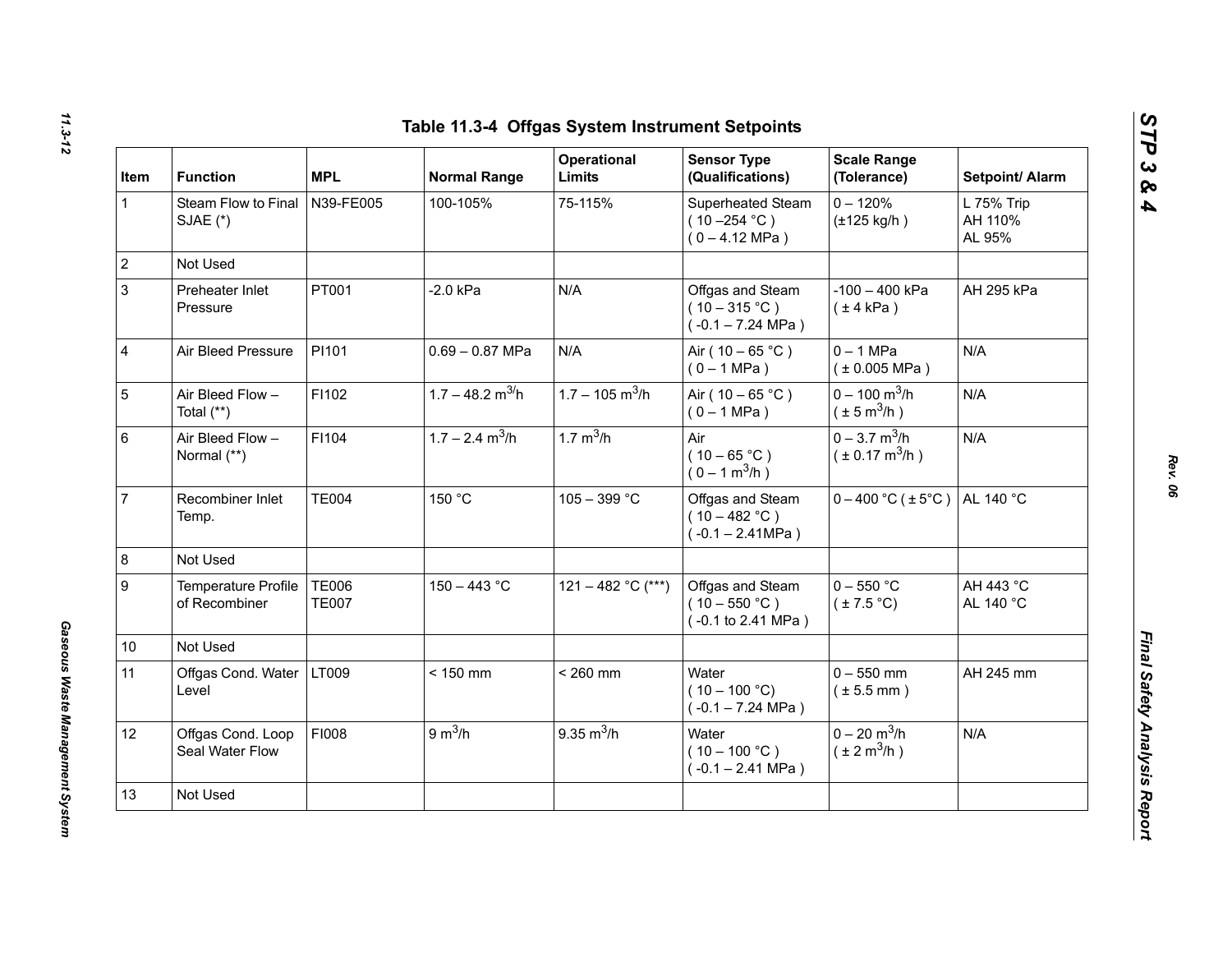| Item | <b>Function</b>                            | <b>MPL</b>                   | <b>Normal Range</b>                    | Operational<br>Limits       | <b>Sensor Type</b><br>(Qualifications)                  | <b>Scale Range</b><br>(Tolerance)           | Setpoint/ Alarm      |
|------|--------------------------------------------|------------------------------|----------------------------------------|-----------------------------|---------------------------------------------------------|---------------------------------------------|----------------------|
| 14   | Offgas Cond. Exit<br>Temp.                 | <b>TE011</b>                 | < 55 °C                                | N/A                         | Offgas<br>$(10 - 100^{\circ}C)$<br>$(-0.1 - 7.24$ MPa)  | $0 - 100^{\circ}$ C (±2°C)                  | N/A                  |
| 15   | Hydrogen Analyzer                          | P91-<br>H2E010<br>H2E011     | $0 - 0.1\%$ by V.<br>$0 - 1.0\%$ by V. | $0 - 4\%$ by V.             | Offgas<br>$(10 - 100 °C)$<br>(-0.1 to 7.24 MPa)         | $0 - 4\%$ by V.<br>$(± 0.15\%$ by V.)       | AH 2% by V.          |
| 16   | Air Bleed - Inlet at<br>Cooler Cond. (**)  | F1104                        | $0 - 1.7$ m <sup>3</sup> /h            | $0 - 3.4$ m <sup>3</sup> /h | Air<br>$(10 - 65 °C)$<br>(0 to 1 MPa)                   | $0 - 3.4m^3/h$<br>$(\pm 0.3 \text{ m}^3/h)$ | N/A                  |
| 17   | Cooler Cond. Exit<br>Temp.                 | <b>TE013</b>                 | $10 - 20 °C$                           | N/A                         | Offgas<br>$(0 - 66 °C)$<br>$(-0.1 - 7.24$ MPa)          | $0 - 50$ °C<br>$(\pm 1^{\circ}C)$           | N/A                  |
| 18   | Charcoal Adsorber<br>Inlet Press.          | PT022                        | -14.7 kPa                              | N/A                         | Offgas<br>$(0 - 66 °C)$<br>$(-0.1 - 7.24 \text{ MPa})$  | $-100 - 200$ kPa<br>(± 0.002 MPa)           | N/A                  |
| 19   | Charcoal Adsorber<br>Diff. Press.          | DPT024                       | $0.002 - 0.02$ MPa                     | 0.027 MPa                   | Offgas<br>$(4 - 121 °C)$<br>$(-0.1 - 7.24 \text{ MPa})$ | $0 - 30$ kPa<br>(± 0.15 kPa)                | AH 0.02 MPa          |
| 20   | Charcoal Adsorber<br>Vessel Temperature    | <b>TE025</b><br><b>TE028</b> | $27^{\circ}$ C                         | $22 - 32 °C$                | Offgas<br>$(4 - 121 °C)$<br>$(-0.1 - 7.24$ MPa)         | $0 - 150$ °C<br>$(\pm 5^{\circ}C)$          | AH 60 °C             |
| 21   | Charcoal Adsorber<br>Vault Temp. Control   | <b>TE031</b>                 | $24 - 30$ °C                           | $23 - 31 °C$                | <b>Ambient Air</b><br>$(0 - 50 °C)$                     | $0 - 50$ °C<br>(± 0.5 °C)                   | 27 °C                |
| 22   | <b>Charcoal Vault Inlet</b><br>Water Level | <b>LS023</b>                 | $0 - 1 m$                              | $0.05 - 1.5$ m              | Water<br>$(4 - 100 °C)$<br>$(-0.1 - 7.24 \text{ MPa})$  | $0 - 1.5 m$<br>$(* 0.01 m)$                 | AH 1.2 m AL 0.1 m    |
| 23   | <b>Charcoal Vault Exit</b><br>Temperature  | <b>TE032</b>                 | N/A                                    | $4 - 31$ °C                 | Ambient Air<br>$(0 - 50 °C)$                            | $0 - 50$ °C<br>$(\pm 0.5^{\circ}C)$         | AH 30 °C<br>AL 23 °C |

*STP 3 & 4*

11.3-13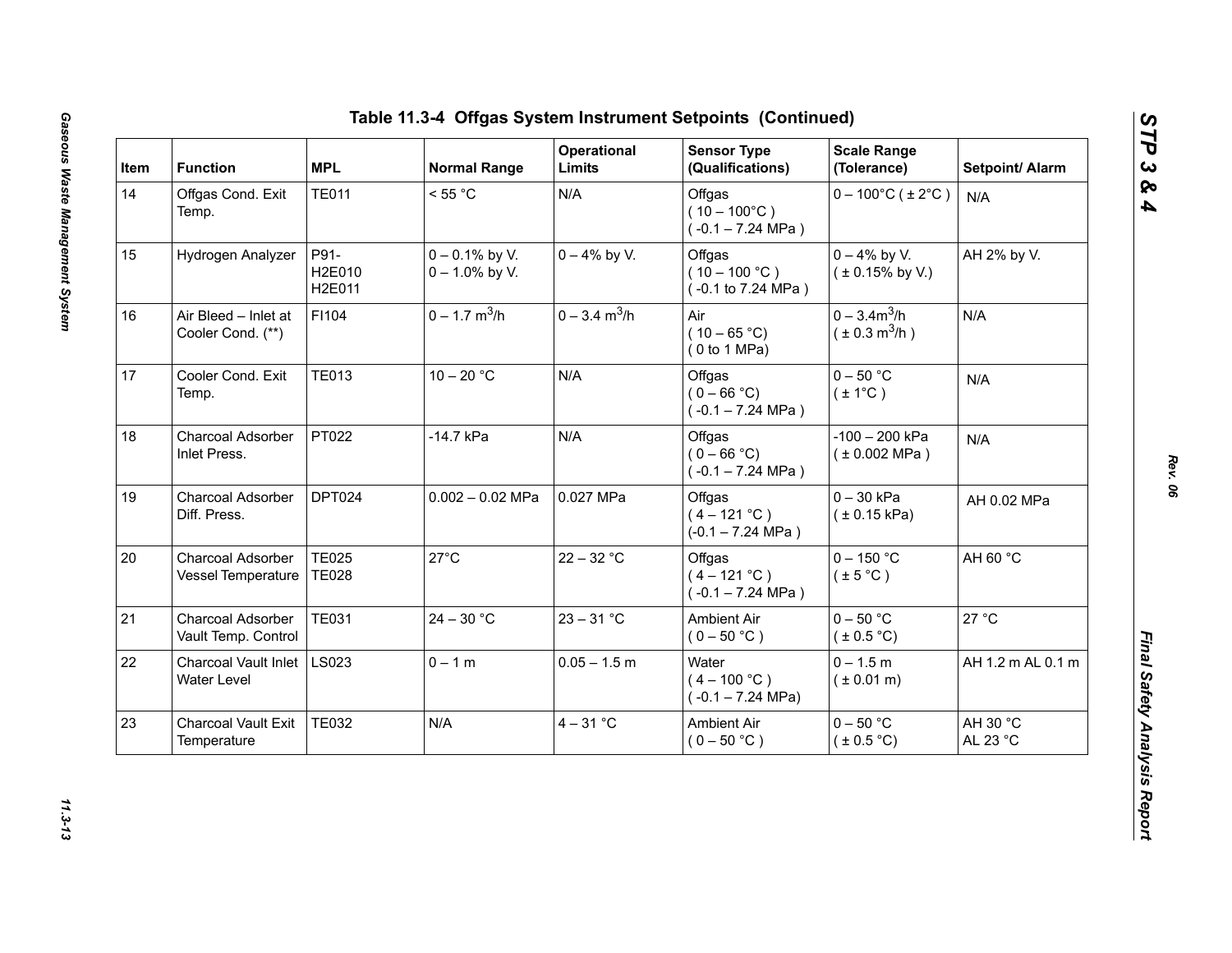| After Filter<br><b>DPT029</b><br>$50 - 250$ Pa<br>1.0 kPa<br>Offgas<br>$0 - 5$ kPa<br>AH 0.9kPa<br>Differential<br>$(0 - 121 °C)$<br>(± 0.032 kPa)<br>$(-0.1 - 7.24 \text{ MPa})$<br>Pressure<br>$10 - 20$ m <sup>3</sup> /h<br>$0 - 96.4 m3/h$<br>AL 10 $m^3/h$<br>FT020<br>Offgas<br>Process Flow (**)<br>Narrow Range:<br>AH 40 $m^3/h$<br>$(0 - 121 °C)$<br>$0 - 50$ m3/h<br>FT021<br>AHH 80 $m^3/h$<br>$(\pm 0.75 \text{ m}^3/h)$<br>$(-0.1 - 7.24 \text{ MPa})$<br>Wide Range:<br>$0 - 100 \text{ m}^3/h$<br>$(\pm 1.5 \text{ m}^3/h)$<br>* Based on Full Power Flow of 5000 kg/hr steam<br><b>** Flow is at Standard Atmosphere</b><br>*** Operational Limit for standby recombiner is 160 - 300°C. |    | <b>MPL</b><br><b>Function</b> | <b>Normal Range</b> | Operational<br>Limits | <b>Sensor Type</b><br>(Qualifications) | <b>Scale Range</b><br>(Tolerance) | Setpoint/ Alarm |
|------------------------------------------------------------------------------------------------------------------------------------------------------------------------------------------------------------------------------------------------------------------------------------------------------------------------------------------------------------------------------------------------------------------------------------------------------------------------------------------------------------------------------------------------------------------------------------------------------------------------------------------------------------------------------------------------------------|----|-------------------------------|---------------------|-----------------------|----------------------------------------|-----------------------------------|-----------------|
|                                                                                                                                                                                                                                                                                                                                                                                                                                                                                                                                                                                                                                                                                                            | 24 |                               |                     |                       |                                        |                                   |                 |
|                                                                                                                                                                                                                                                                                                                                                                                                                                                                                                                                                                                                                                                                                                            | 25 |                               |                     |                       |                                        |                                   |                 |
|                                                                                                                                                                                                                                                                                                                                                                                                                                                                                                                                                                                                                                                                                                            |    |                               |                     |                       |                                        |                                   |                 |
|                                                                                                                                                                                                                                                                                                                                                                                                                                                                                                                                                                                                                                                                                                            |    |                               |                     |                       |                                        |                                   |                 |
|                                                                                                                                                                                                                                                                                                                                                                                                                                                                                                                                                                                                                                                                                                            |    |                               |                     |                       |                                        |                                   |                 |
|                                                                                                                                                                                                                                                                                                                                                                                                                                                                                                                                                                                                                                                                                                            |    |                               |                     |                       |                                        |                                   |                 |
|                                                                                                                                                                                                                                                                                                                                                                                                                                                                                                                                                                                                                                                                                                            |    |                               |                     |                       |                                        |                                   |                 |
|                                                                                                                                                                                                                                                                                                                                                                                                                                                                                                                                                                                                                                                                                                            |    |                               |                     |                       |                                        |                                   |                 |
|                                                                                                                                                                                                                                                                                                                                                                                                                                                                                                                                                                                                                                                                                                            |    |                               |                     |                       |                                        |                                   |                 |
|                                                                                                                                                                                                                                                                                                                                                                                                                                                                                                                                                                                                                                                                                                            |    |                               |                     |                       |                                        |                                   |                 |
|                                                                                                                                                                                                                                                                                                                                                                                                                                                                                                                                                                                                                                                                                                            |    |                               |                     |                       |                                        |                                   |                 |
|                                                                                                                                                                                                                                                                                                                                                                                                                                                                                                                                                                                                                                                                                                            |    |                               |                     |                       |                                        |                                   |                 |
|                                                                                                                                                                                                                                                                                                                                                                                                                                                                                                                                                                                                                                                                                                            |    |                               |                     |                       |                                        |                                   |                 |
|                                                                                                                                                                                                                                                                                                                                                                                                                                                                                                                                                                                                                                                                                                            |    |                               |                     |                       |                                        |                                   |                 |
|                                                                                                                                                                                                                                                                                                                                                                                                                                                                                                                                                                                                                                                                                                            |    |                               |                     |                       |                                        |                                   |                 |
|                                                                                                                                                                                                                                                                                                                                                                                                                                                                                                                                                                                                                                                                                                            |    |                               |                     |                       |                                        |                                   |                 |
|                                                                                                                                                                                                                                                                                                                                                                                                                                                                                                                                                                                                                                                                                                            |    |                               |                     |                       |                                        |                                   |                 |
|                                                                                                                                                                                                                                                                                                                                                                                                                                                                                                                                                                                                                                                                                                            |    |                               |                     |                       |                                        |                                   |                 |
|                                                                                                                                                                                                                                                                                                                                                                                                                                                                                                                                                                                                                                                                                                            |    |                               |                     |                       |                                        |                                   |                 |
|                                                                                                                                                                                                                                                                                                                                                                                                                                                                                                                                                                                                                                                                                                            |    |                               |                     |                       |                                        |                                   |                 |
|                                                                                                                                                                                                                                                                                                                                                                                                                                                                                                                                                                                                                                                                                                            |    |                               |                     |                       |                                        |                                   |                 |
|                                                                                                                                                                                                                                                                                                                                                                                                                                                                                                                                                                                                                                                                                                            |    |                               |                     |                       |                                        |                                   |                 |
|                                                                                                                                                                                                                                                                                                                                                                                                                                                                                                                                                                                                                                                                                                            |    |                               |                     |                       |                                        |                                   |                 |

*STP 3 & 4*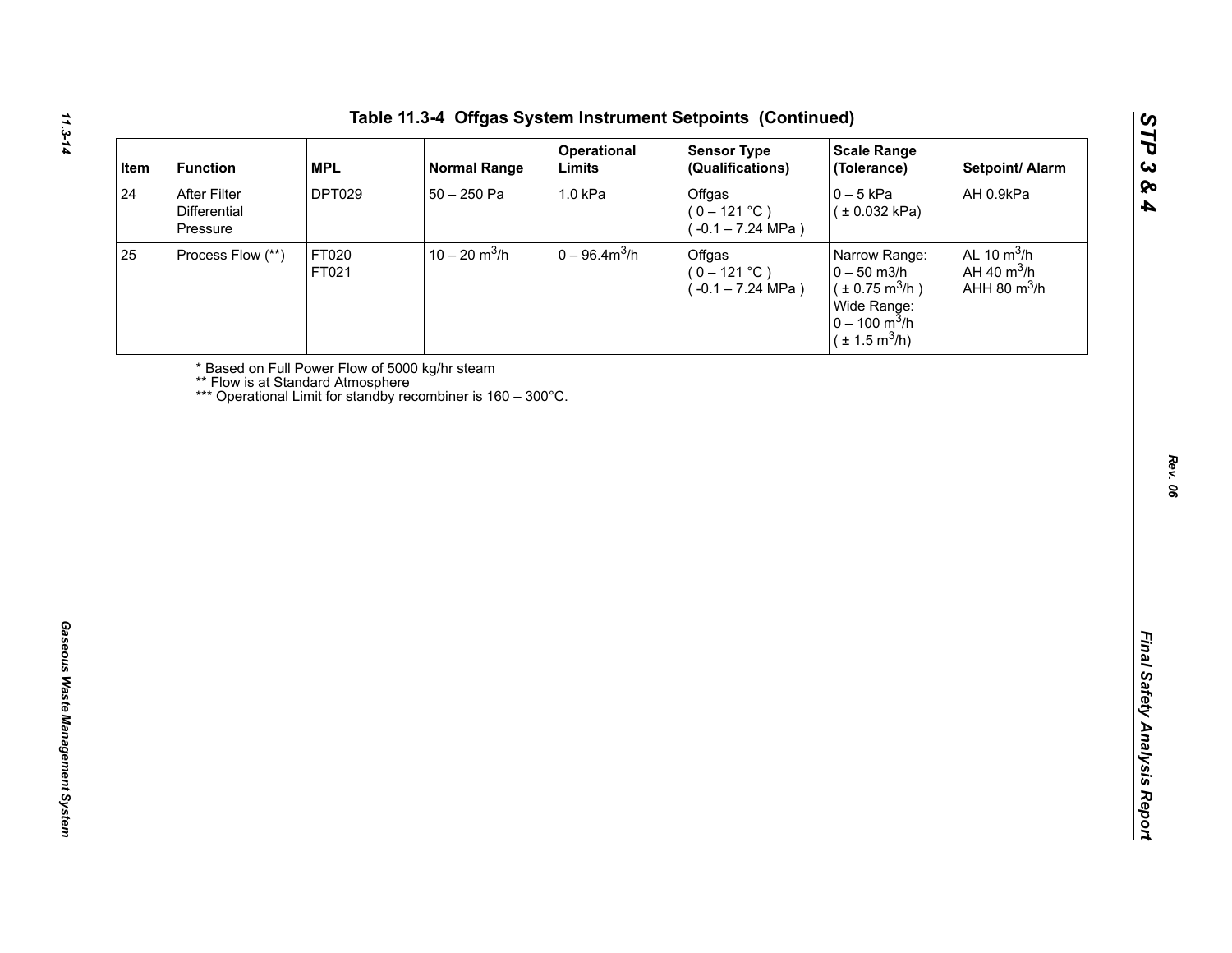#### **Table 11.3-5 REGULATORY GUIDE 1.110 COST DATA (1) (Costs are in 1000s of 1975 Dollars)**

| <b>Cost-Benefit Parameter</b>                     | <b>3-Ton Charcoal Adsorber</b> |
|---------------------------------------------------|--------------------------------|
| Equipment and Material Direct Cost <sup>(2)</sup> | 53                             |
| Direct Labor Cost (DLC) <sup>(2)</sup>            | 14                             |
| Labor Cost Correction Factor (LCCF) (3)           |                                |
| Annual Operating Cost (AOC)                       | Negligible                     |
| Annual Maintenance Cost (AMC)                     | Negligible                     |
| Notes:                                            |                                |

- (1) All costs are on a per unit basis.
- (2) Equipment and Material Direct Costs and Direct Labor Costs are from Table A-1 of Regulatory Guide 1.110.
- (3) The Labor Cost Correction Factors are from Table A-4 of Regulatory Guide 1.110. The lowest LCCF is chosen which maximizes the benefit.
- (4) The Annual Operating Costs are from Table A-2 of Regulatory Guide 1.110.
- (5) The Annual Maintenance Costs are from Table A-3 of Regulatory Guide 1.110.